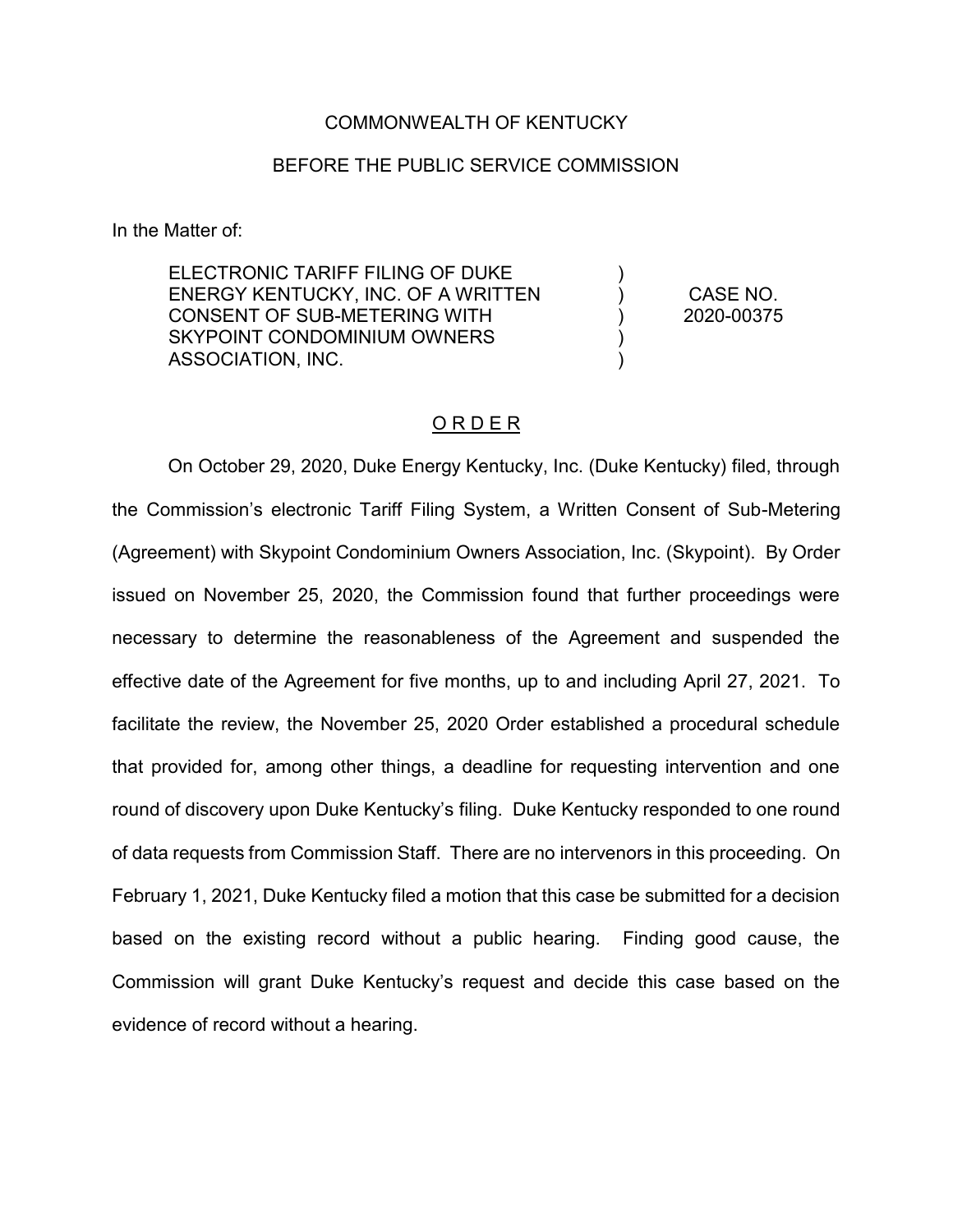### AGREEMENT

Skypoint renovated a nursing home to a condominium complex but maintained the single natural gas service and meter to the premises. Some, but not all, of the tenants of the condominium complex requested natural gas service to their individual units.<sup>1</sup> The Agreement would allow Skypoint to install sub-metering to the condominium complex for the sole purpose of allocating Duke Kentucky's monthly gas charges to the tenants that are using natural gas, despite the prohibition of sub-metering contained in Duke Kentucky's tariff.<sup>2</sup> Duke Kentucky indicates that to the best of its belief, there will be 9 to 14 units that will have sub-meters installed, out of a total of 45 units. 3 The sub-meters would be installed by Skypoint on the interior customer-owned piping to the building and behind Duke Kentucky's meter and equipment.<sup>4</sup> Skypoint agreed to install the sub-meters in accordance with applicable building codes and rules and regulations and to promptly notify Duke Kentucky to apply for an inspection and test prior to operating the submeters<sup>5</sup>

Skypoint agreed that it would not charge its tenants receiving natural gas service any more than the pro-rated amount of Duke Kentucky's total monthly natural gas bill.<sup>6</sup> Charging more than the pro-rated amount of Duke Kentucky total monthly natural gas bill

 $\overline{a}$ 

<sup>1</sup> Duke Kentucky's Response to Commission Staff's Request for Information dated November 12, 2020, Item 1, which was attached to the November 25, 2020, Order at 2 of 8.

<sup>2</sup> Agreement, Section 1(a) and (b).

<sup>3</sup> Duke Kentucky's Response to Commission Staff's First Request for Information (Staff's First Request) (filed Dec. 21, 2020), Item 3.

<sup>4</sup> Duke Kentucky's Response to Commission Staff's Request for Information dated November 12, 2020, Item 1, which was attached to the November 25, 2020 Order, at 3 of 8.

<sup>5</sup> Agreement, Section 1(c).

<sup>6</sup> *Id.,* Section 1(d).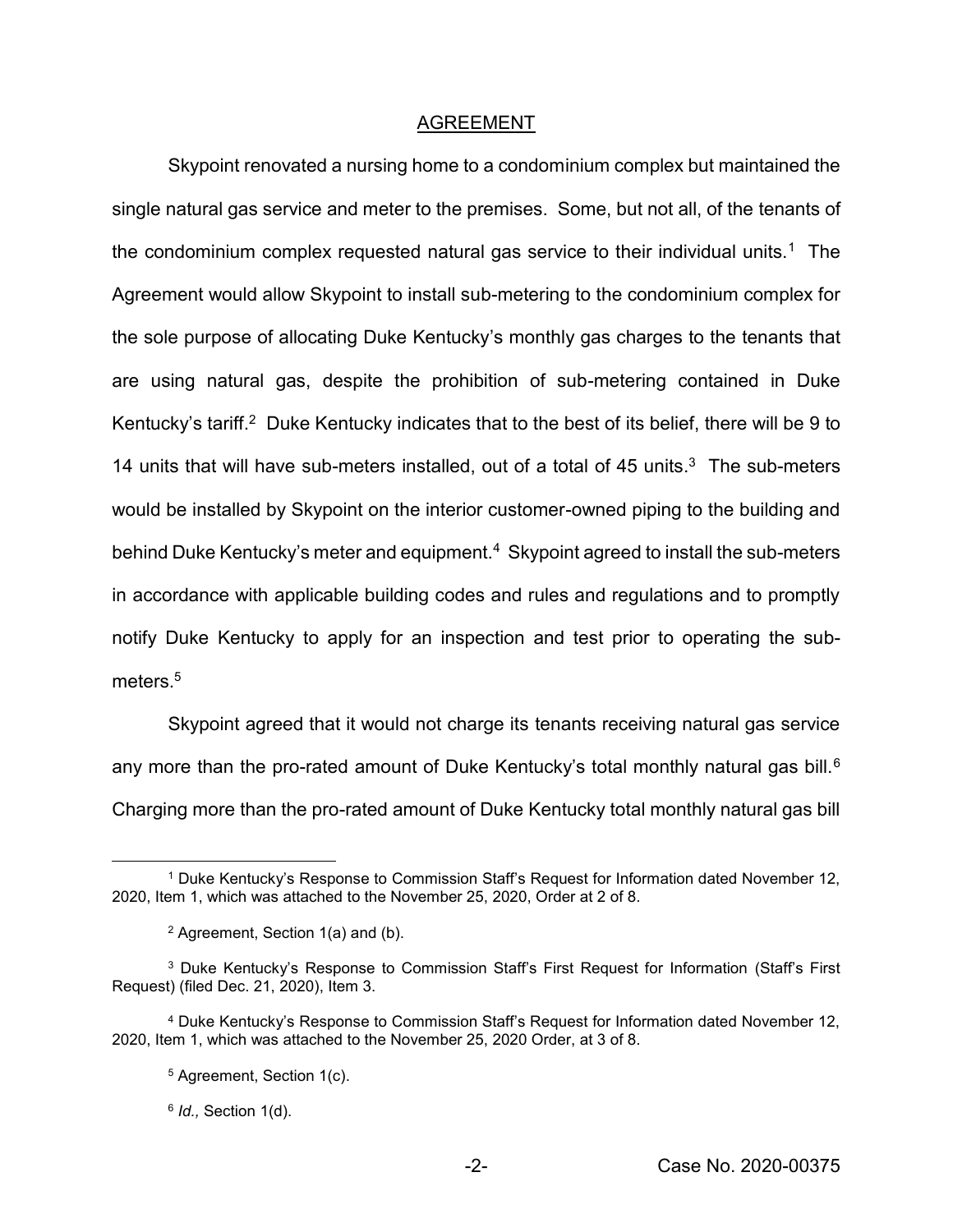would be in violation of Duke Kentucky's tariff and may result in disconnection of natural gas services to the premises.<sup>7</sup> Skypoint is required to notify Duke Kentucky if it makes any material changes or increases in natural gas consumption, including but not limited to installation of additional natural gas consuming units and installation of additional submetering devices.<sup>8</sup>

As part of the Agreement, Skypoint is to maintain detailed and adequate records of its allocations of Duke Kentucky's monthly natural gas bills among its tenants for a minimum of three years. The records are to be provided to Duke Kentucky upon request. Skypoint also agreed to cooperate with Duke Kentucky in any potential investigation by the Commission in regards to the sub-metering and allocation of natural gas charges to its residents.<sup>9</sup>

While the individual tenants of Skypoint will not be Duke Kentucky natural gas customers, they will be Duke Kentucky electric customers, and thus will have information regarding Duke Kentucky's call center. Should any residents of Skypoint contact Duke Kentucky with concerns regarding the allocation of the monthly natural gas bills, Duke Kentucky indicates that it will conduct an investigation.<sup>10</sup> Duke Kentucky stated that it did not have the personnel or processes to monitor Skypoint's allocations of its monthly natural gas bills on a regular basis and that it would not agree to do so.<sup>11</sup> As Skypoint is comprised of the same tenants that requested natural gas sub-metering, Duke Kentucky

 $\overline{\phantom{a}}$ 

<sup>7</sup> *Id.,* Section 1(e).

<sup>8</sup> *Id.,* Section 1(f).

<sup>9</sup> *Id., Section 6.*

<sup>&</sup>lt;sup>10</sup> Duke Kentucky's Response to Staff's First Request (filed Dec. 21, 2020), Item 4.

<sup>11</sup> *Id.,* Item 1.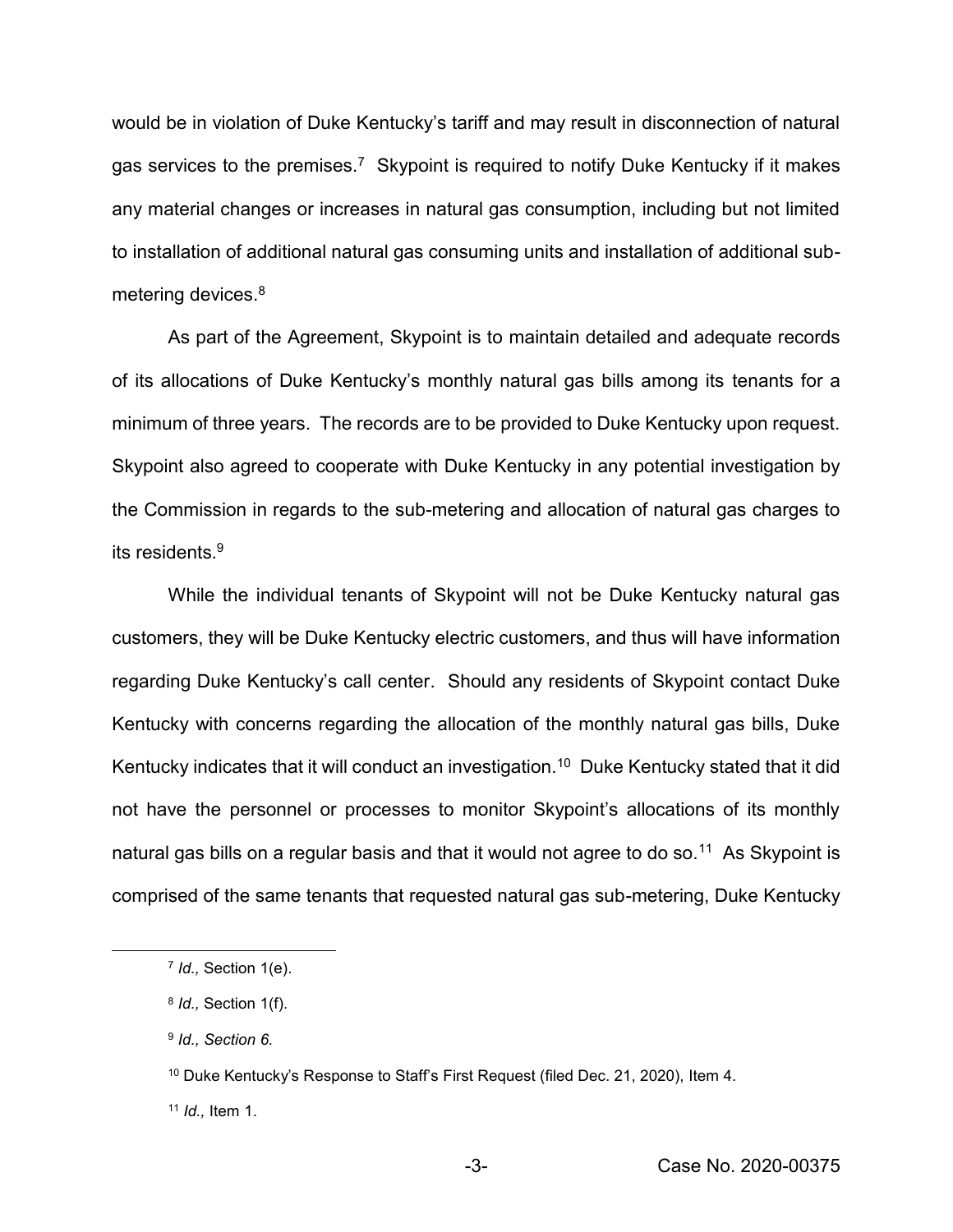states that there is no incentive for Skypoint to markup the charges as they are, individually, the ones that would be paying the charges.<sup>12</sup>

#### DISCUSSION AND FINDINGS

In Case No. 2018-00261,<sup>13</sup> Duke Kentucky proposed an amendment to its service regulations governing the use of natural gas to its customers that was meant to "allow the installation of sub-metering as long as the master meter account is only using the meter to allocate the Company's bill among users and not reselling the Company's delivered natural gas." As the text of the proposed amendment did not require the customer to install sub-metering equipment to accurately determine the quantity of natural gas consumed in each condominium or apartment and Duke Kentucky indicated that it would not be monitoring the allocations, the Commission denied the proposed amendment on the grounds that those residing in condominiums or apartments with master meters would have no assurance that their share of the gas bill was accurate and did not represent a resale of service at a profit.<sup>14</sup>

Duke Kentucky states that it interpreted the Commission's denial in Case No. 2018-00261 as the Commission wanting to ensure that customers pay for only their portion of the natural gas consumed and that the sub-metering would not result in a resale of service for profit. Duke Kentucky states that because it does not have the capability or personnel to monitor allocations in sub-metering situations, it crafted this Agreement to

 $\overline{\phantom{a}}$ 

<sup>12</sup> *Id.,* Item 4.

<sup>13</sup> Case No. 2018-00261, *Electronic Application of Duke Energy Kentucky, Inc. for Authority to 1) Adjust Natural Gas Rates 2) Approval of a Decoupling Mechanism 3) Approval of New Tariffs 4) and for All Other Required Approvals, Waivers, and Relief* (Ky. PSC Mar. 27, 2019).

<sup>14</sup> *Id.* at 16–17.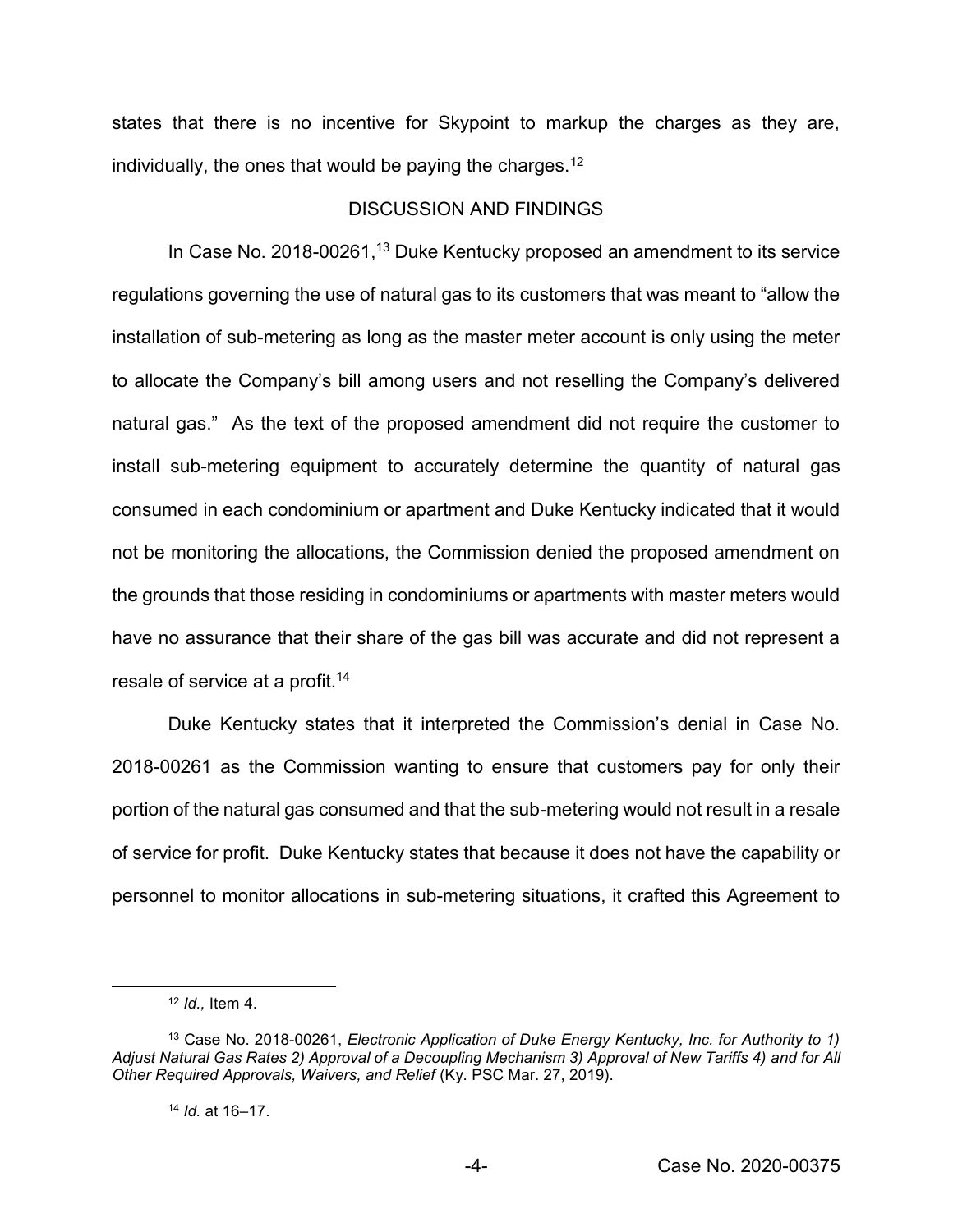both manage its costs and assist Skypoint with its request to sub-meter behind Duke Kentucky's service.<sup>15</sup>

Having reviewed the record and being otherwise sufficiently advised, the Commission finds that Duke Kentucky should monitor Skypoint's allocations of its monthly natural gas bills three times per year, twice during the peak season (November through March) and once during the summer (May through September). Based on the evidence of record, the Commission finds that the terms of the Agreement are reasonable and should be approved contingent on Duke Kentucky's commitment to monitor the allocations three times per year, twice during the peak season and once during the summer. While the Commission appreciates Duke Kentucky's willingness to work with Skypoint to honor its request for sub-metering, the fact that Duke Kentucky will not actively monitor the allocation of natural gas bills remains a concern. With only 9 to 14 units being sub-metered, the Commission does not believe that monitoring of the allocations at certain intervals would be burdensome to Duke Kentucky.

IT IS THEREFORE ORDERED that:

 $\overline{a}$ 

1. The Agreement is approved as filed as of the date of this Order contingent on Duke Kentucky committing to monitor the Skypoint allocations three times per year, twice during the peak season and once during the summer.

2. Within 20 days of the date of entry of this Order, Duke Kentucky shall file a written statement as to whether it will agree to monitor the Skypoint allocations three times per year, twice during the peak season and once during the summer.

<sup>&</sup>lt;sup>15</sup> Duke Kentucky's Response to Commission Staff's Request for Information dated November 12, 2020, Item 1, which was attached to the November 25, 2020 Order, at 4 of 8.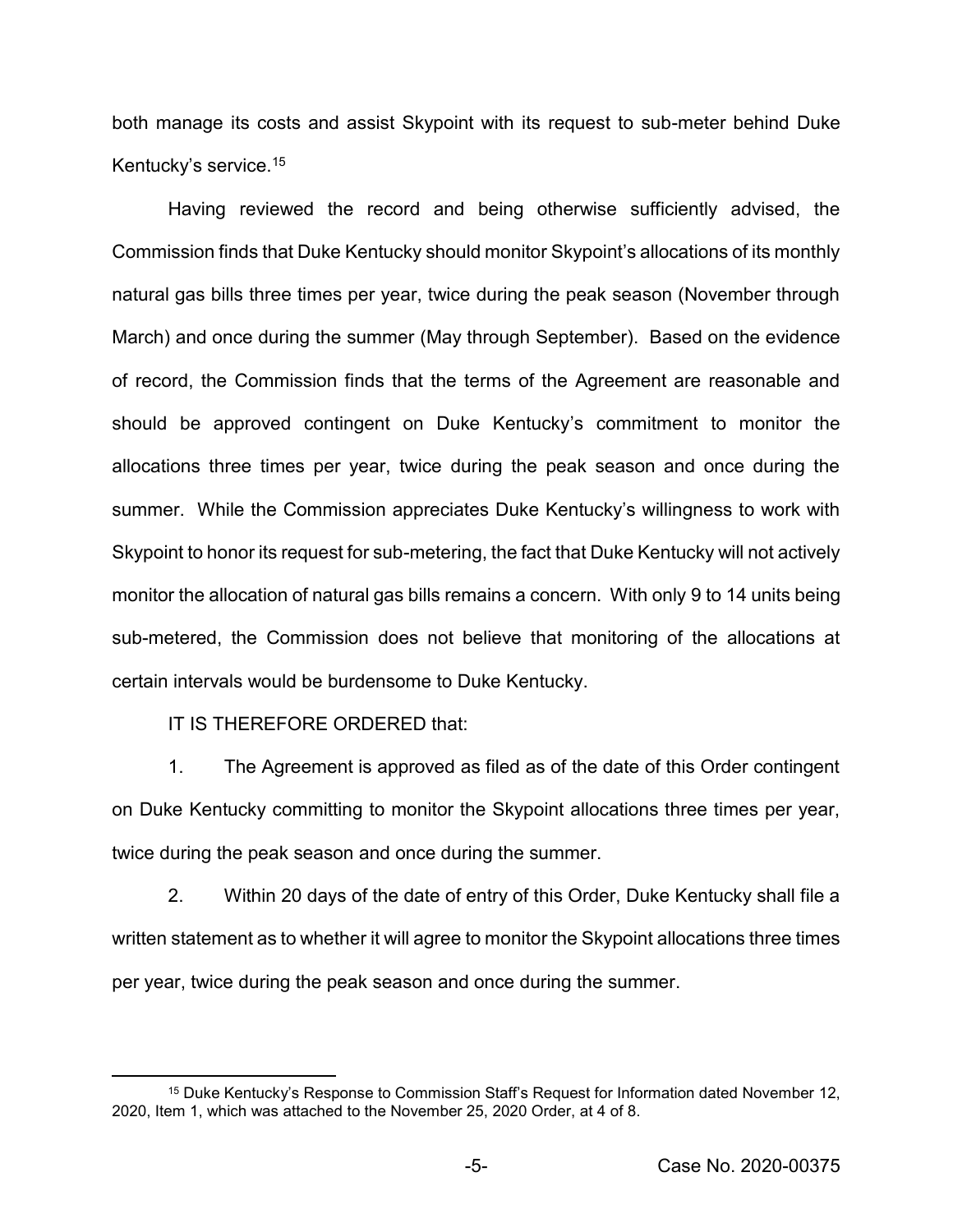3. This case will remain open for Duke Kentucky to provide its written statement required by ordering paragraph 2.

4. A subsequent Order will be issued upon receipt of Duke Kentucky's written statement required by ordering paragraph 2 either granting final approval of or denying the Agreement.

# [REMAINDER OF PAGE INTENTIONALLY LEFT BLANK]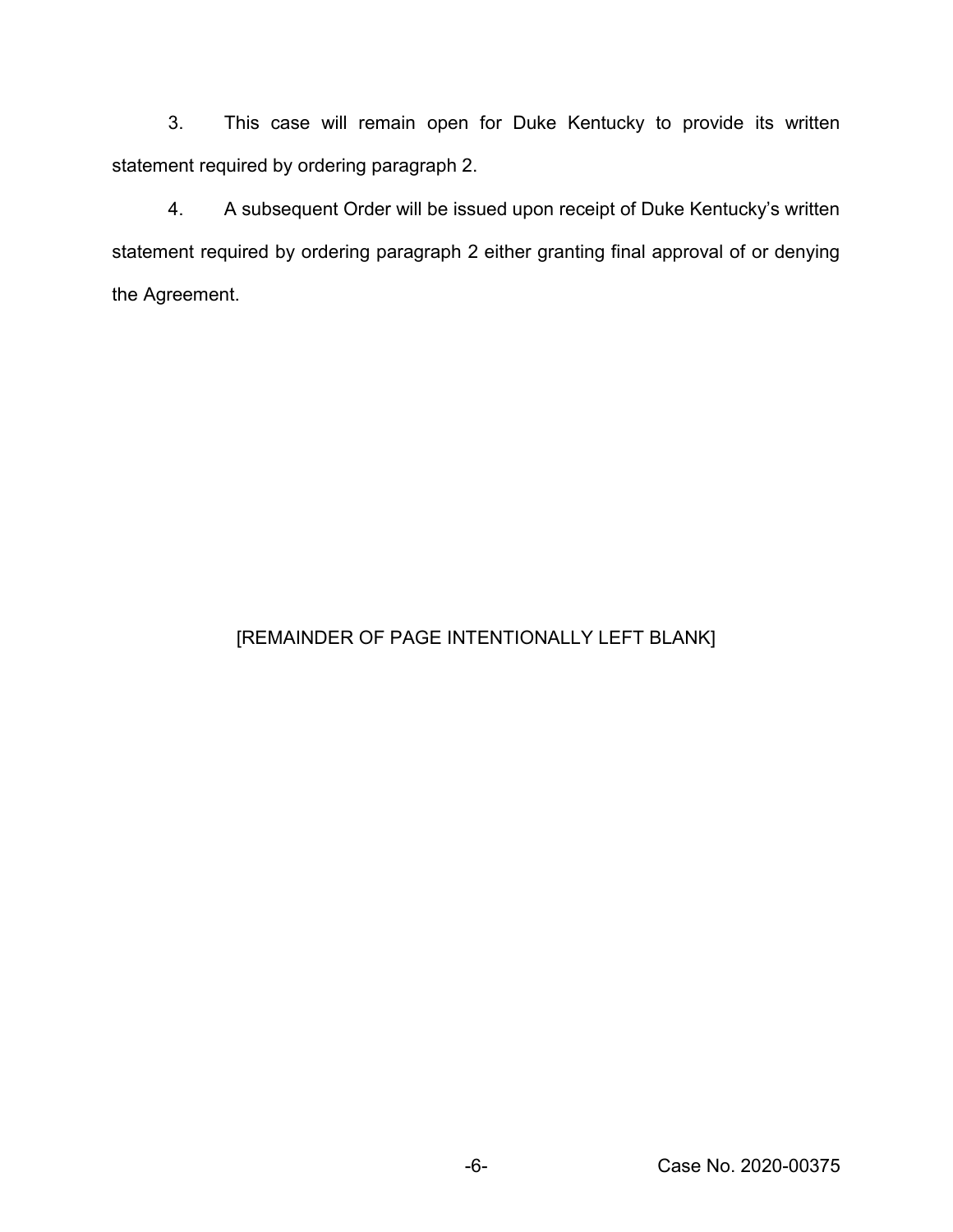By the Commission



ATTEST:

 $^{\prime}$  fridwell

Executive Director

Case No. 2020-00375